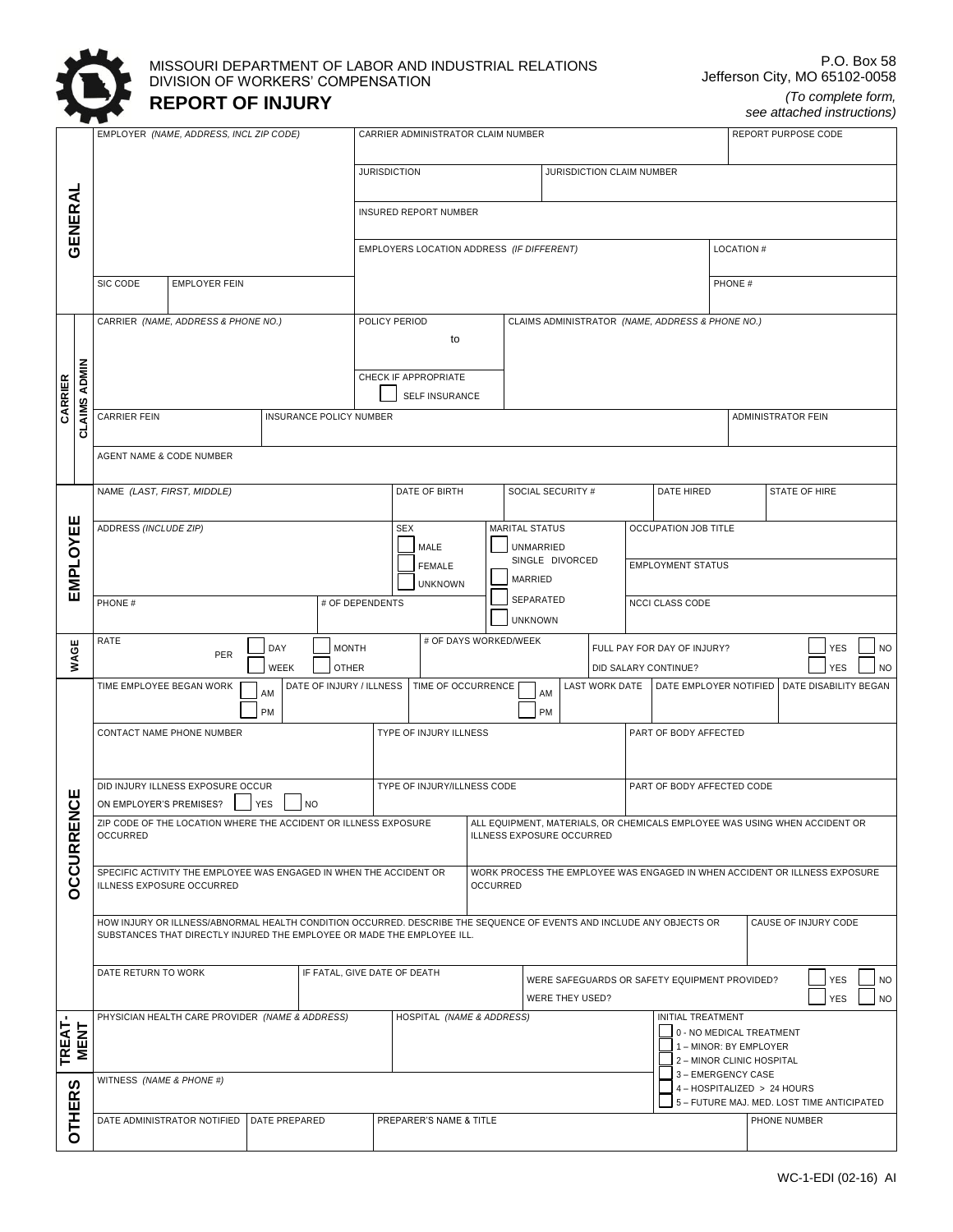**NOTE:** This form constitutes the detailed report of injury required by §287.380, RSMo, and rules applicable thereto. An injury that requires immediate first aid, but does not result in further medical treatment or lost time from work, need not be reported to the Division. Employers should report all injuries to their workers' compensation insurance carrier or third-party administrator (TPA) within five days of the date of the injury or within five days of the date on which the injury was reported to the employer by the employee, whichever is later. See §287.380, RSMo. If the employer has been granted self-insurance authority by the Division pursuant to §287.280, RSMo, and rules applicable thereto, please report all injuries to your TPA or Service Company to enable them to file this report with the Division.

**PRINT QUALITY:** All reports of injury and supporting documents received by the Division will be processed electronically. All forms submitted to the Division MUST be of clear and legible quality. Handwritten forms will not be accepted. Computer generated forms shall use a **minimum** type size of **10 points**. All documents not meeting the above criteria will be returned.

## **TO BE ANSWERED ONLY IN CASE OF DEATH**

DATE OF DEATH

| <b>EMPLOYEE'S DEPENDENTS</b> |                    |                |                             |              |                 |  |
|------------------------------|--------------------|----------------|-----------------------------|--------------|-----------------|--|
| <b>NAME OF</b>               | <b>RELATION TO</b> |                | <b>ADDRESS OF DEPENDENT</b> |              |                 |  |
| <b>DEPENDENT</b>             | <b>EMPLOYEE</b>    | <b>ADDRESS</b> | <b>CITY</b>                 | <b>STATE</b> | <b>ZIP CODE</b> |  |
|                              |                    |                |                             |              |                 |  |
|                              |                    |                |                             |              |                 |  |
|                              |                    |                |                             |              |                 |  |
|                              |                    |                |                             |              |                 |  |
|                              |                    |                |                             |              |                 |  |
|                              |                    |                |                             |              |                 |  |
|                              |                    |                |                             |              |                 |  |
|                              |                    |                |                             |              |                 |  |
|                              |                    |                |                             |              |                 |  |
|                              |                    |                |                             |              |                 |  |
|                              |                    |                |                             |              |                 |  |
|                              |                    |                |                             |              |                 |  |
|                              |                    |                |                             |              |                 |  |
|                              |                    |                |                             |              |                 |  |

*Missouri Division of Workers' Compensation is an equal opportunity employer/program. Auxiliary aids and services are available upon request to individuals with disabilities. TDD/TTY: 800-735-2966 Relay Missouri: 711*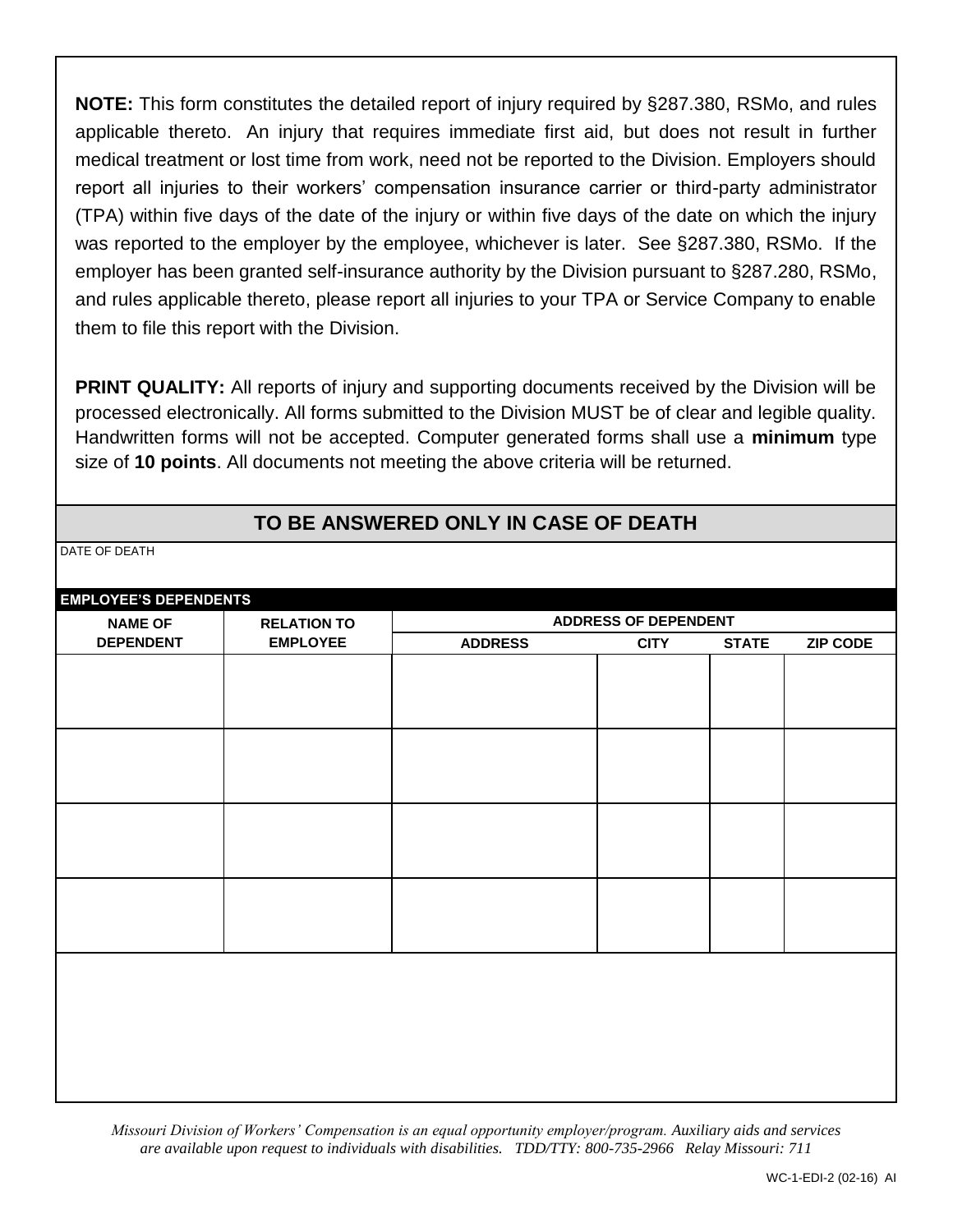# **Data Element Dictionary for Hard Copy Report of Injury**

| <b>Data Element</b>                 | <b>IAIABC Data Definition</b>                                                                                                                                                                                                                                                                                                                                                                                                                                                                                                                                                                                                                                                                                                                                                   | <b>Missouri Notes</b>                                                                                                                                                                    | <b>Mandatory</b><br><b>Field</b> |
|-------------------------------------|---------------------------------------------------------------------------------------------------------------------------------------------------------------------------------------------------------------------------------------------------------------------------------------------------------------------------------------------------------------------------------------------------------------------------------------------------------------------------------------------------------------------------------------------------------------------------------------------------------------------------------------------------------------------------------------------------------------------------------------------------------------------------------|------------------------------------------------------------------------------------------------------------------------------------------------------------------------------------------|----------------------------------|
| <b>Employer (Name</b><br>& Address) | The name of the employer where the employee was<br>employed at the time of the injury.                                                                                                                                                                                                                                                                                                                                                                                                                                                                                                                                                                                                                                                                                          | This is the name the employer does business under followed by<br>the FULL address including mailing address, city, state and zip<br>code.                                                | M                                |
| <b>Industry Code</b>                | The code which represents the nature of the employer's<br>business which is contained in the North American Industry<br>Classification System Manual published by the Federal<br>Office of Management and Budget.<br>See implementation note below:<br>The industry code selected should represent the primary<br>nature of the employer's business. If the employer is<br>assigned multiple industry codes, use the code that relates<br>to the specific business operation for which the employee<br>was employed at the time of the injury. The data element<br>may contain an SIC code or NAICS Code. SIC code will be<br>identified with the characters 'SC' as the last two characters<br>of the data element. If SC is not present, the code is<br>presumed to be NAICS. | This is the Standard Industrial Classification Code for the<br>employer. SIC/NAICS codes can be found at<br>www.census.gov/epcd/www/naics.html                                           | M                                |
| <b>Employer FEIN</b>                | The FEIN of the employer where the employee was<br>employed at the time of the injury.                                                                                                                                                                                                                                                                                                                                                                                                                                                                                                                                                                                                                                                                                          | Must be the primary FEIN for the Employer listed above.                                                                                                                                  | M                                |
| <b>Report Purpose</b><br>Code (RPC) | Defines the specific purpose of the report being filed with the<br>state of Missouri.<br>$00 =$ Original FROI<br>02=Change<br>CO=Correction<br>AQ=Acquired Report of Injury<br>AU=Acquired Unallocated Report of Injury                                                                                                                                                                                                                                                                                                                                                                                                                                                                                                                                                         | The Report of Injury that the employer is required to file with the<br>Division of Workers' Compensation (Division) through the<br>insurance carrier or third party administrator (TPA). | M                                |
| Claims<br>Administrator's<br>Number | Identifies a specific claim within a claim administrator's<br>claims processing system.                                                                                                                                                                                                                                                                                                                                                                                                                                                                                                                                                                                                                                                                                         | Number used by the organization adjusting the claim (insurance<br>company, third party administrator, etc.).                                                                             | M                                |
| Jurisdiction                        | The governing body or territory whose statute applies.                                                                                                                                                                                                                                                                                                                                                                                                                                                                                                                                                                                                                                                                                                                          | This must always be Missouri.                                                                                                                                                            | M                                |
| Jurisdiction<br><b>Claim Number</b> |                                                                                                                                                                                                                                                                                                                                                                                                                                                                                                                                                                                                                                                                                                                                                                                 | The injury number assigned by the Division upon receipt of the<br>First Report of Injury with all mandatory information provided. The<br>reporting entity is to leave this field blank.  |                                  |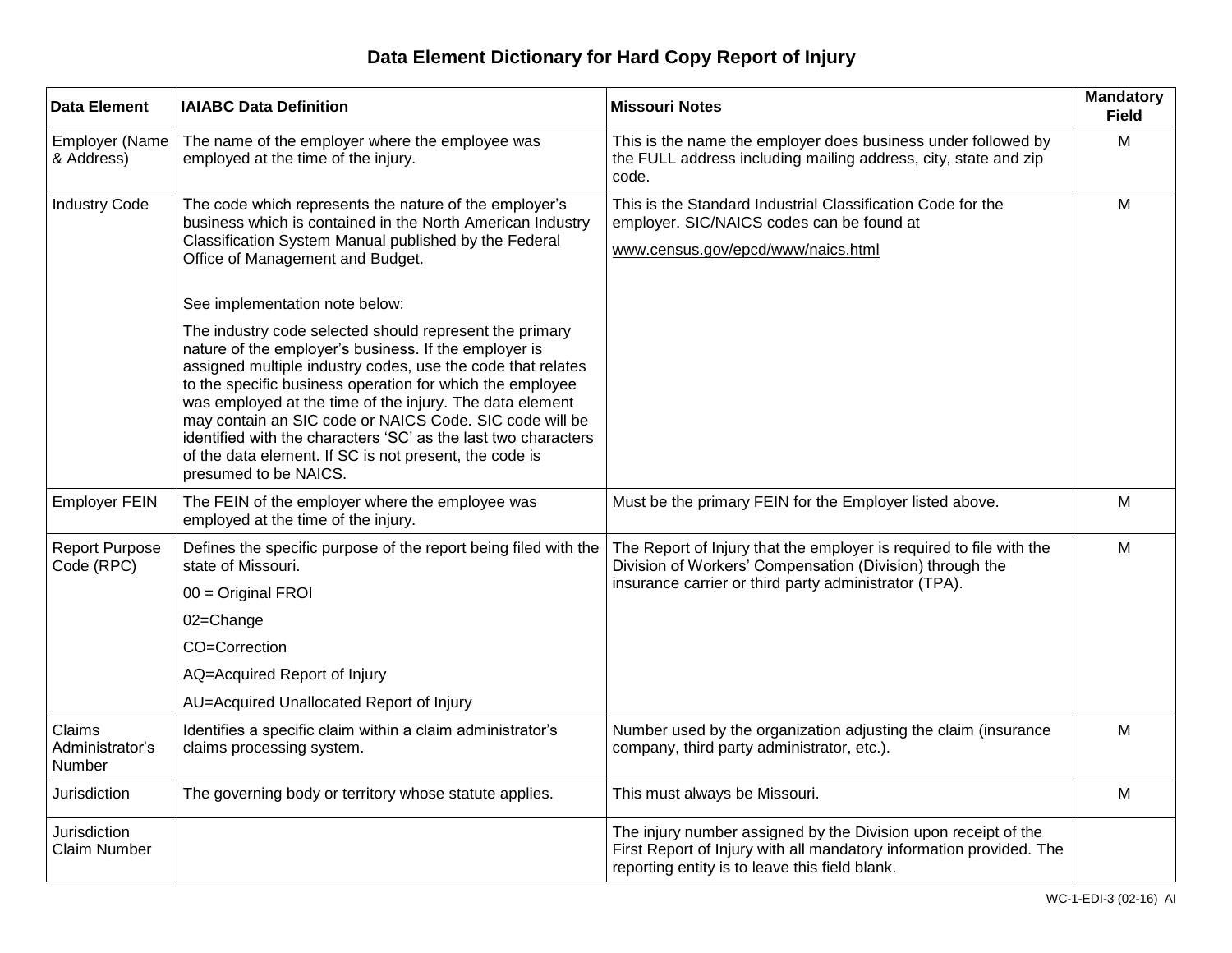| <b>Data Element</b>                               | <b>IAIABC Data Definition</b>                                                                                                                                                                              | <b>Missouri Notes</b>                                                                                                                                                                                                                                                                                         | <b>Mandatory</b><br><b>Field</b> |
|---------------------------------------------------|------------------------------------------------------------------------------------------------------------------------------------------------------------------------------------------------------------|---------------------------------------------------------------------------------------------------------------------------------------------------------------------------------------------------------------------------------------------------------------------------------------------------------------|----------------------------------|
| <b>Insured Report</b><br>Number                   | A number used by the insured to identify a specific claim.                                                                                                                                                 |                                                                                                                                                                                                                                                                                                               | $\circ$                          |
| Employer's<br>Location<br>Address                 | List the physical address of where the employee sustained<br>the accident or illness if that location is different from where<br>the employer wishes to have correspondence sent.                          |                                                                                                                                                                                                                                                                                                               | $\circ$                          |
| <b>Insured Location</b><br>Number                 | A code defined by the insurer/employer, which is used to<br>identify the employer's location of the accident.                                                                                              |                                                                                                                                                                                                                                                                                                               | $\circ$                          |
| <b>Phone Number</b>                               | List a phone number of the employer location where the<br>employee worked at the time of the accident.                                                                                                     |                                                                                                                                                                                                                                                                                                               | $\circ$                          |
| Carrier (insurer)<br>Name & Address               | The name and mailing address of the carrier or self-insured<br>entity assuming the employer's financial responsibility for<br>the workers' compensation claim.                                             | If the employer is <i>individually</i> self-insured, the <i>individual</i> self-<br>insured employer's name and mailing address would be indicated<br>in this field. The FEIN and Name must match.                                                                                                            | M                                |
|                                                   |                                                                                                                                                                                                            | If the employer is self-insured by a trust, the trust's name<br>would be submitted in this field.                                                                                                                                                                                                             |                                  |
| Carrier (insurer)<br><b>FEIN Number</b>           | The FEIN of the carrier or self-insured assuming the<br>employer's financial responsibility for the workers'<br>compensation claim(s).                                                                     |                                                                                                                                                                                                                                                                                                               | M                                |
| <b>Carrier Policy</b><br>Number                   | The number assigned to the contract/policy for the employer<br>or association group.                                                                                                                       | A number assigned by the insurance company, (Not a number<br>assigned by a TPA) for the specific workers' compensation<br>policy for that employer.                                                                                                                                                           | M                                |
|                                                   |                                                                                                                                                                                                            | Not a required field for Division approved self-insureds.                                                                                                                                                                                                                                                     |                                  |
| <b>Policy Period</b>                              | List the effective and expiration dates of the contract/policy.                                                                                                                                            | The date that the policy became effective and the date the policy<br>expires or is no longer in effect.                                                                                                                                                                                                       | M                                |
|                                                   |                                                                                                                                                                                                            | No date is required in this field if the injury falls within the Division<br>approved self-insurer's self-insurance period.                                                                                                                                                                                   |                                  |
| Self-Insured<br>Indicator                         | An indicator that identifies the employer as one who is<br>authorized by the state of Missouri to retain the risks arising<br>from their operations and bears the financial responsibility.<br>Y=Yes, N=No | Condition - Must indicate Y(Yes) ONLY for an individual employer<br>or a member of a self-insured trust authorized by the Missouri<br>Division of Workers' Compensation to self-insure under § 287.280,<br>RSMo. It does not include uninsured employers or employers under<br>deductible insurance policies. | $\mathsf{C}$                     |
| Claim<br>Administrator<br>(TPA) Name &<br>Address | The name and mailing address of the Third Party<br>Administrator (TPA), independent administrator, contracted<br>to adjust the claim on behalf of the carrier or self-insured.                             | Name and mailing address of the Third Party Administrator (TPA),<br>independent adjuster, contracted to adjust the claim and phone<br>number of the office adjusting the claim. If there is not a TPA,<br>independent adjuster/administrator, contracted to adjust the claim<br>please leave blank.           | $\mathsf{C}$                     |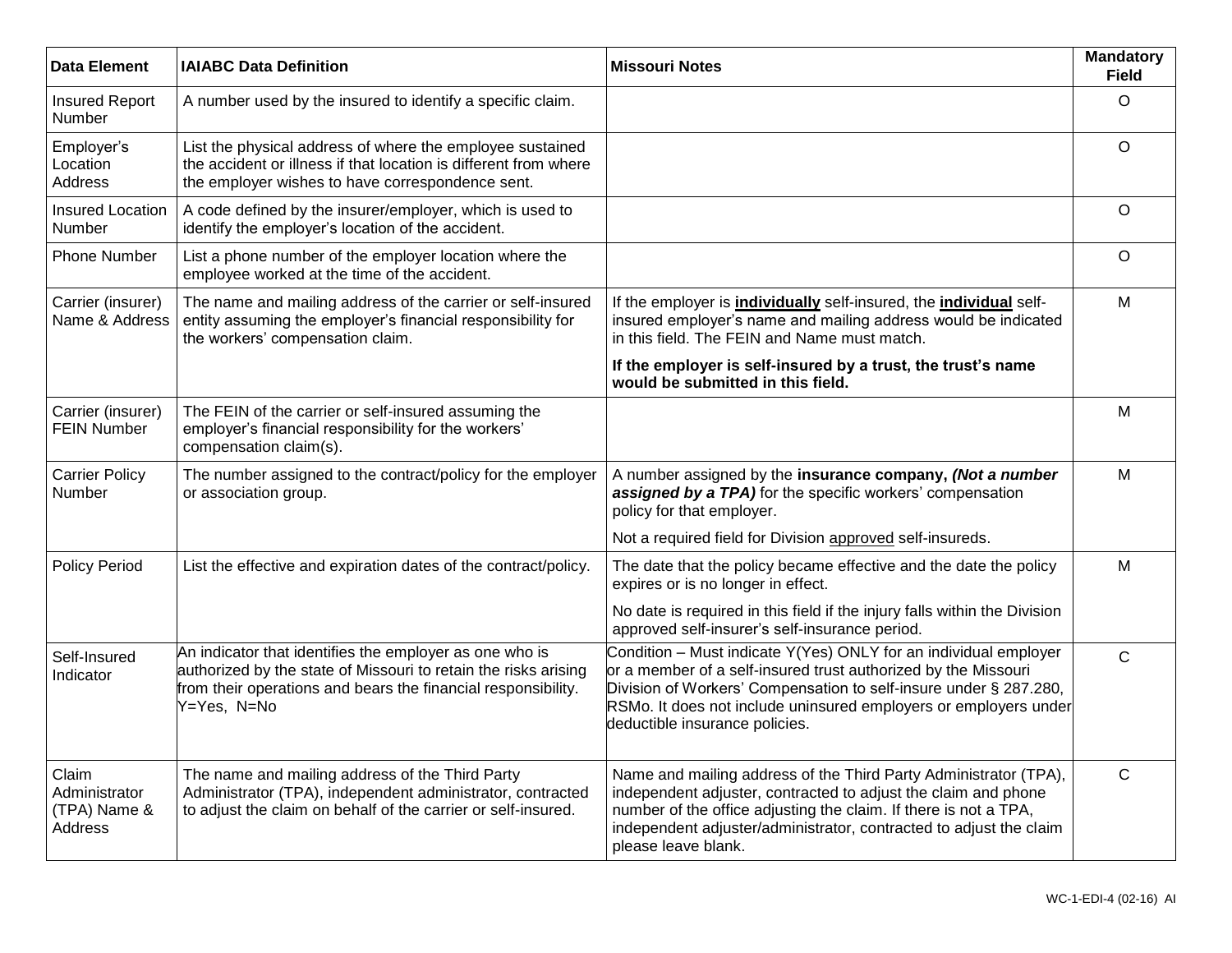| <b>Data Element</b>                            | <b>IAIABC Data Definition</b>                                                                                                                                                                                                               | <b>Missouri Notes</b>                                                                                                                                                                                                                        | <b>Mandatory</b><br><b>Field</b> |
|------------------------------------------------|---------------------------------------------------------------------------------------------------------------------------------------------------------------------------------------------------------------------------------------------|----------------------------------------------------------------------------------------------------------------------------------------------------------------------------------------------------------------------------------------------|----------------------------------|
| Claim<br>Administrator<br>(TPA) FEIN<br>Number | The FEIN of the Third Party Administrator (TPA),<br>independent adjuster/administrator, contracted to adjust the<br>claim on behalf of the carrier or self-insured.                                                                         | FEIN number for the company hired as a TPA. Note: If there is no<br>Third Party Administrator, please leave blank.                                                                                                                           | C                                |
| Agent Name &<br>Code Number                    | List the name and code number of the carrier or claim<br>administrator agent who administers the workers'<br>compensation claims for the employer.                                                                                          |                                                                                                                                                                                                                                              | $\circ$                          |
| <b>Employee Name</b>                           | The injured worker's legally recognized name which is used<br>on legal documents, employment, Social Security, banking,<br>records, etc.                                                                                                    | Name to include last, first and middle initial.                                                                                                                                                                                              | M                                |
| <b>Employee Date</b><br>of Birth               | The date the injured worker was born.                                                                                                                                                                                                       | Must be a valid date.                                                                                                                                                                                                                        | M                                |
| <b>Social Security</b><br>Number               | A number assigned by the Social Security Administration<br>used to identify the employee.                                                                                                                                                   | If a SSN is not available please call 573-526-3542.                                                                                                                                                                                          | M                                |
| Date of Hire                                   | The date the injured worker began his/her employment with<br>the employer under which the claim is being filed. If there<br>have been multiple periods of employment, this would be<br>the beginning date of the current employment period. | Must be valid date.                                                                                                                                                                                                                          | $\circ$                          |
| State of Hire                                  | List the state where the employer hired the employee.                                                                                                                                                                                       |                                                                                                                                                                                                                                              | $\circ$                          |
| Employee<br><b>Address</b>                     | The mailing address used by the injured worker.                                                                                                                                                                                             | The address should not be listed as unknown. Please include the<br>last known address provided by the injured worker that is on file<br>with the employer.                                                                                   | M                                |
| <b>Employee Phone</b>                          | A telephone number where the injured worker can be<br>reached.                                                                                                                                                                              | This is an optional field, although if the employer or insurance<br>company has this information, please report it to the Division.<br>This will improve communication between the parties. This will be<br>a numeric field only 5736367777. | $\circ$                          |
| Gender Code                                    | The code which indicates the sex of the employee.                                                                                                                                                                                           |                                                                                                                                                                                                                                              | M                                |
|                                                | Gender of employee F=Female M=Male U=Unknown                                                                                                                                                                                                |                                                                                                                                                                                                                                              |                                  |
| Number of<br>Dependents                        | The number of dependents as defined by the administrating<br>jurisdiction.                                                                                                                                                                  | Spouse, minor children or others if known. Required if date of<br>death is entered. Numeric field 0-9.                                                                                                                                       | $\mathsf{C}$                     |
| <b>Marital Status</b><br>Code                  | The code, which indicates the marital status of the<br>employee.                                                                                                                                                                            |                                                                                                                                                                                                                                              | $\circ$                          |
|                                                | $U = Widowed$ , divorced, single, unmarried, $M =$ Married,<br>$S =$ Separated, $K =$ Unknown                                                                                                                                               |                                                                                                                                                                                                                                              |                                  |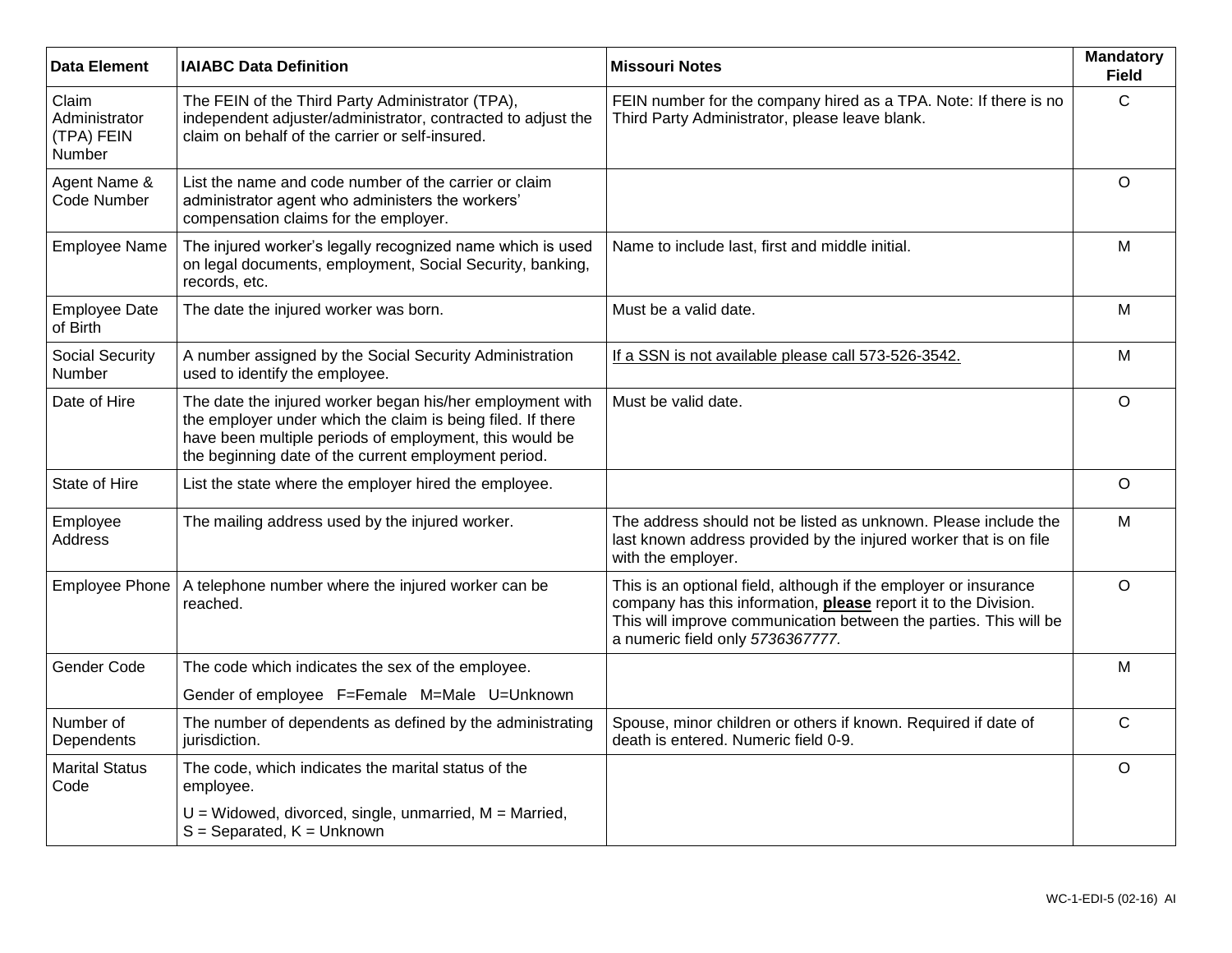| <b>Data Element</b>                                    | <b>IAIABC Data Definition</b>                                                                                                                                                                                                                                                                                                                                                            | <b>Missouri Notes</b>                                                                                                                                                                                                                                                                                                                                                                                                                                                                                                                                                                                                                                                                                                                                                                   | <b>Mandatory</b><br><b>Field</b> |
|--------------------------------------------------------|------------------------------------------------------------------------------------------------------------------------------------------------------------------------------------------------------------------------------------------------------------------------------------------------------------------------------------------------------------------------------------------|-----------------------------------------------------------------------------------------------------------------------------------------------------------------------------------------------------------------------------------------------------------------------------------------------------------------------------------------------------------------------------------------------------------------------------------------------------------------------------------------------------------------------------------------------------------------------------------------------------------------------------------------------------------------------------------------------------------------------------------------------------------------------------------------|----------------------------------|
| Occupational/<br>Job Title or<br>Description           | Identifies the primary occupation of the employee at the time<br>of the accident or injurious exposure.                                                                                                                                                                                                                                                                                  |                                                                                                                                                                                                                                                                                                                                                                                                                                                                                                                                                                                                                                                                                                                                                                                         | $\circ$                          |
| Employment<br><b>Status Code</b>                       | Indicate the employee's primary work code status at the<br>time of the injury with the covered employer.                                                                                                                                                                                                                                                                                 |                                                                                                                                                                                                                                                                                                                                                                                                                                                                                                                                                                                                                                                                                                                                                                                         | O                                |
| <b>NCCI Class</b><br>Code                              | A code, which, corresponds to the primary occupation in<br>which the employee was engaged at the time of the<br>accident/injury or injurious exposure.                                                                                                                                                                                                                                   | MO uses NCCI codes.                                                                                                                                                                                                                                                                                                                                                                                                                                                                                                                                                                                                                                                                                                                                                                     | M                                |
| Wage                                                   | The reported employee's pre-injury wage for the wage<br>period.<br>Implementation Note:<br>This amount may include commission, piecework earnings,<br>and other forms of income converted to a normal scheduled<br>work week, plus the estimated value of lodging, food,<br>laundry and other payments in kind; and concurrent<br>employment earnings, as prejurisdictional requirement. | "Gross Wages" includes, in addition to money paid by the<br>employer for services rendered by the employee, the reasonable<br>value of board, rent, housing, lodging or similar advance by the<br>employer, except if it continues to be provided to the employee for<br>the period of disability, it is not included in calculating the average<br>weekly wage. "Wages" also includes gratuity received in the<br>course of employment from individuals other than the employer<br>that are reported for income tax purposes. "Wages" does not<br>include fringe benefits such as retirement, pension, health and<br>welfare, life insurance, training, Social Security or other employee<br>or dependent benefit plan provided by the employer.<br><b>Please See Special Notes #1</b> | M                                |
| <b>Wage Period</b>                                     | A code indicating the time period during which the wage was<br>earned.                                                                                                                                                                                                                                                                                                                   | Please use the weekly wage rate paid to the employee.                                                                                                                                                                                                                                                                                                                                                                                                                                                                                                                                                                                                                                                                                                                                   | M                                |
| Number of Days<br>Worked                               | The number of the employee's regularly scheduled<br>workdays per week.                                                                                                                                                                                                                                                                                                                   |                                                                                                                                                                                                                                                                                                                                                                                                                                                                                                                                                                                                                                                                                                                                                                                         | O                                |
| Full Wages Paid<br>for the Date of<br>Injury Indicator | Indicates whether full wages for the date of the<br>accident/injury or illness were paid by the employer.                                                                                                                                                                                                                                                                                |                                                                                                                                                                                                                                                                                                                                                                                                                                                                                                                                                                                                                                                                                                                                                                                         | O                                |
| Salary<br>Continued<br>Indicator                       | The employer has paid or is paying the employee's salary in<br>lieu of compensation during an absence caused by a work-<br>related injury.                                                                                                                                                                                                                                               | Did the employer continue to pay salary to the employee after the<br>injury? N=No Y=Yes                                                                                                                                                                                                                                                                                                                                                                                                                                                                                                                                                                                                                                                                                                 | O                                |
| Time Employee<br>Began Work                            | Time at which the employee began work on the day of the<br>accident/injury or illness.                                                                                                                                                                                                                                                                                                   |                                                                                                                                                                                                                                                                                                                                                                                                                                                                                                                                                                                                                                                                                                                                                                                         | O                                |
| Date of<br>Injury/Illness                              | For traumatic injury, the date on which the accident<br>occurred. For occupational disease or cumulative injury, the<br>date of injury is the date of last injurious exposure to the<br>cause or substance creating the condition, unless otherwise<br>defined by statute.                                                                                                               | Date that injury/illness occurred or became known to employee;<br>whichever is later.                                                                                                                                                                                                                                                                                                                                                                                                                                                                                                                                                                                                                                                                                                   | M                                |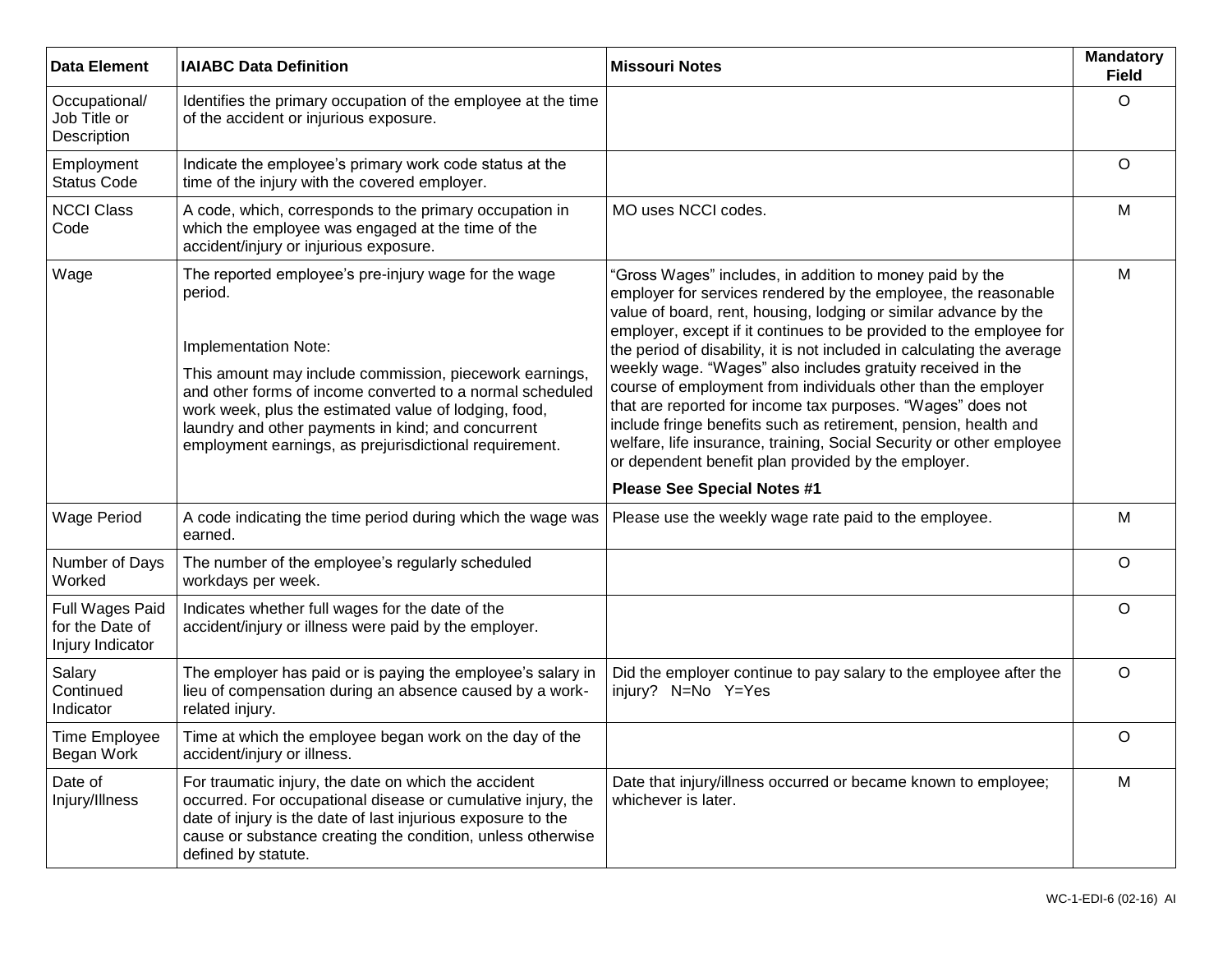| <b>Data Element</b>                   | <b>IAIABC Data Definition</b>                                                                                                                               | <b>Missouri Notes</b>                                                                                                                                                                                                                                                                                                                                                     | <b>Mandatory</b><br><b>Field</b> |
|---------------------------------------|-------------------------------------------------------------------------------------------------------------------------------------------------------------|---------------------------------------------------------------------------------------------------------------------------------------------------------------------------------------------------------------------------------------------------------------------------------------------------------------------------------------------------------------------------|----------------------------------|
| Time of<br>Occurrence                 | The time at which the accident occurred.                                                                                                                    | To the extent that the time of the occurrence of the accident/injury<br>is available, you should provide it to the Division. Please indicate<br>a.m. or p.m.                                                                                                                                                                                                              | $\Omega$                         |
| Date Last Day<br>Worked               | The last paid workday prior to the initial date of disability as<br>defined by jurisdiction.                                                                | Must be valid date.                                                                                                                                                                                                                                                                                                                                                       | $\circ$                          |
| Date Employer<br>Notified             | The date that the injury was reported to a representative of<br>the employer.                                                                               |                                                                                                                                                                                                                                                                                                                                                                           | M                                |
| Date Disability<br>Began              | The first day on which the employee originally lost time from<br>work due to the occupational injury or disease or as<br>otherwise defined by jurisdiction. | Date of disability must be greater than Date of Injury.<br>First date employee starts losing time from work after the date of<br>injury. This is the day after the date of injury or the first day of<br>work missed, if later. The three-day waiting period is calculated<br>from the first date of lost time and the lost time does not need to<br>be consecutive days. | $\mathsf{C}$                     |
|                                       |                                                                                                                                                             | <b>Please See Special Notes #2</b>                                                                                                                                                                                                                                                                                                                                        |                                  |
| Contact Name &<br><b>Phone Number</b> | List the name and phone number for a representative of the<br>employer.                                                                                     |                                                                                                                                                                                                                                                                                                                                                                           | $\mathsf{C}$                     |
| Type of<br>Injury/Illness             | List the type of injury/illness sustained by the employee.                                                                                                  |                                                                                                                                                                                                                                                                                                                                                                           | $\circ$                          |
| Part of Body<br>Affected              | List the part of body to which the employee sustained injury.                                                                                               |                                                                                                                                                                                                                                                                                                                                                                           | $\circ$                          |
| Employer<br>Premises<br>Indicator     | An indicator to denote whether the accident occurred at the<br>employer's address provided.                                                                 | If the injury/illness occurred on the employer's property indicate<br>"YES." If it occurred elsewhere indicate "NO."                                                                                                                                                                                                                                                      | M                                |
| Type of<br>Injury/Illness<br>Code     | The code, which corresponds to the nature of the injury<br>sustained by the employee.                                                                       | Choose from the list of code numbers, which corresponds with the<br>nature of the injury.                                                                                                                                                                                                                                                                                 | M                                |
|                                       |                                                                                                                                                             | A list of codes with description of each code is available at<br>www.wcio.org/Document%20Library/InjuryDescriptionTablePage.<br>aspx Please See Special Notes #2                                                                                                                                                                                                          |                                  |
| Part of Body<br><b>Affected Code</b>  | The code, which corresponds to the part of the body to<br>which the employee sustained injury.                                                              | Choose from the list of code numbers, which corresponds with<br>the part of body injured. A list of codes with a description of each<br>code is available at<br>www.wcio.org/Document%20Library/InjuryDescriptionTablePage.<br>aspx                                                                                                                                       | M                                |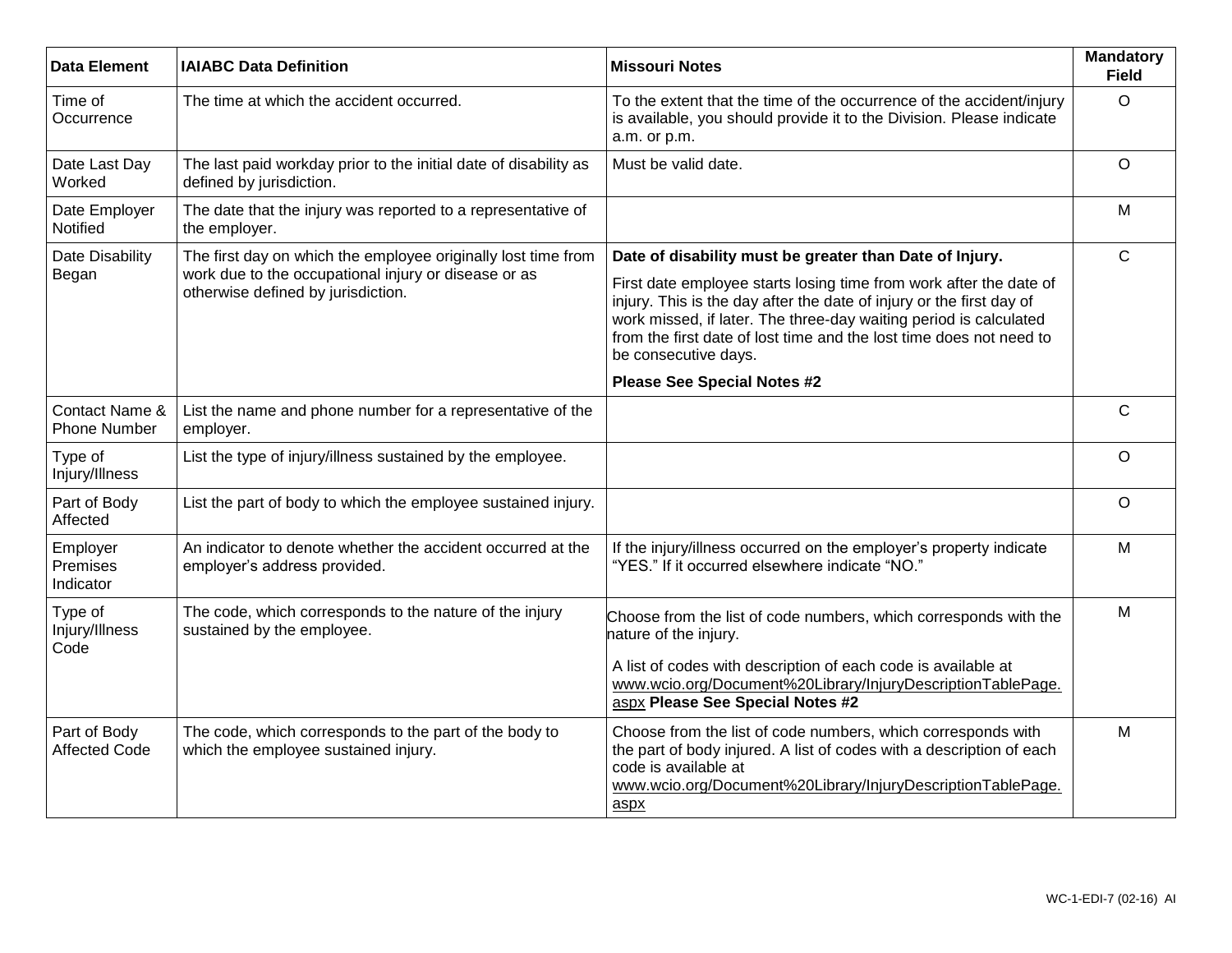| <b>Data Element</b>                                                                            | <b>IAIABC Data Definition</b>                                                                                                                                                 | <b>Missouri Notes</b>                                                                                                                                                                                                                                                               | <b>Mandatory</b><br><b>Field</b> |
|------------------------------------------------------------------------------------------------|-------------------------------------------------------------------------------------------------------------------------------------------------------------------------------|-------------------------------------------------------------------------------------------------------------------------------------------------------------------------------------------------------------------------------------------------------------------------------------|----------------------------------|
| Zip Code of the<br><b>Location Where</b><br>Accident or<br><b>Illness Exposure</b><br>Occurred | The zip (postal code) that corresponds to the location where<br>the injury occurred.                                                                                          | The code is required to assist with docket setting if needed.                                                                                                                                                                                                                       | M                                |
| All Equipment<br>Using                                                                         | List all the equipment; materials or chemicals the employee<br>was using at the time of the accident/injury or illness<br>exposure occurred.                                  |                                                                                                                                                                                                                                                                                     | $\circ$                          |
| <b>Specific Activity</b><br>Engaged In                                                         | Describe the specific activity that the employee was doing at<br>the time the accident/injury or illness exposure occurred.                                                   |                                                                                                                                                                                                                                                                                     | $\circ$                          |
| <b>Work Process</b><br>Engaged In                                                              | Describe the work process the employee was doing when<br>the accident/injury or illness exposure occurred.                                                                    |                                                                                                                                                                                                                                                                                     | $\circ$                          |
| How the Injury or<br><b>Illness Occurred</b>                                                   | A free form description of how the accident occurred and the<br>resulting injuries.                                                                                           | Describe how the injury/illness occurred. Please include the<br>events that led to the injury/illness and any objects or substances<br>that directly injured the employee or made the employee ill.<br>Maximum of 150 characters, including spaces.                                 | M                                |
|                                                                                                |                                                                                                                                                                               | For example: Employee was on ladder putting away product, fell<br>on chemical barrel breaking lower arm; arm lacerations; exposed<br>to chemical liquid and fumes (141 characters).                                                                                                 |                                  |
| Cause of Injury<br>Code                                                                        | The code which corresponds to the cause of injury.                                                                                                                            | Choose from the list of code numbers, which corresponds with<br>the cause of the injury. A list of codes with a description of each<br>code is available at<br>www.wcio.org/Document%20Library/InjuryDescriptionTablePage.<br>aspx (Struck by, fell, auto accident, exposure, etc.) | M                                |
| Date Returned to<br>Work                                                                       | The first date on which the employee returned to work<br>following the injury.                                                                                                | Must be a valid date. Must be entered if employee lost days of<br>work and returned to work before first report of injury is filed.                                                                                                                                                 | $\mathsf{C}$                     |
| <b>Employee Date</b><br>of Death                                                               | The date the injured worker died.                                                                                                                                             | Must be a valid date.                                                                                                                                                                                                                                                               | $\mathsf{C}$                     |
| Safeguards                                                                                     | Indicate whether safeguards or safety equipment was<br>provided by checking "Yes" or "No."                                                                                    |                                                                                                                                                                                                                                                                                     | $\circ$                          |
| Were They Used                                                                                 | Indicate whether the safeguards or safety equipment was<br>used by the employee by checking "Yes" or "No."                                                                    |                                                                                                                                                                                                                                                                                     | $\mathsf O$                      |
| Physician/Health<br>Care Provider                                                              | List the name and address of the physician or health care<br>provider who provided initial medical treatment to the injured<br>employee after the accident/injury or illness. |                                                                                                                                                                                                                                                                                     | $\circ$                          |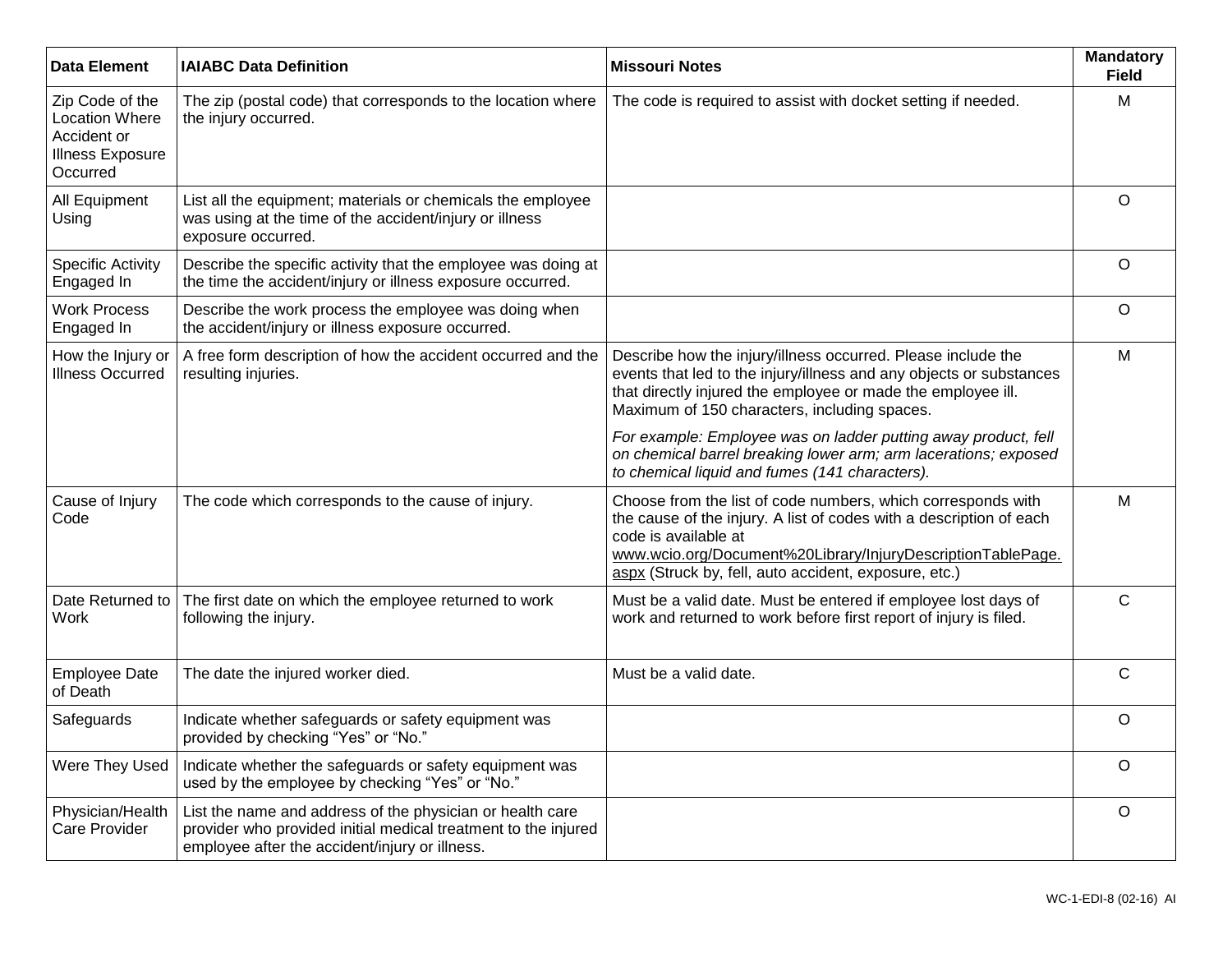| Data Element                                | <b>IAIABC Data Definition</b>                                                                                                                                                                                                                                                                                                                                                                                                                     | <b>Missouri Notes</b>                                                                                                                                                                                                                                                                                                                                                                                                                                                                                                                                                                                                                                                                                            | <b>Mandatory</b><br><b>Field</b> |
|---------------------------------------------|---------------------------------------------------------------------------------------------------------------------------------------------------------------------------------------------------------------------------------------------------------------------------------------------------------------------------------------------------------------------------------------------------------------------------------------------------|------------------------------------------------------------------------------------------------------------------------------------------------------------------------------------------------------------------------------------------------------------------------------------------------------------------------------------------------------------------------------------------------------------------------------------------------------------------------------------------------------------------------------------------------------------------------------------------------------------------------------------------------------------------------------------------------------------------|----------------------------------|
| Hospital                                    | List the name and address of the hospital where the<br>employee received initial medical treatment.                                                                                                                                                                                                                                                                                                                                               |                                                                                                                                                                                                                                                                                                                                                                                                                                                                                                                                                                                                                                                                                                                  | $\circ$                          |
| <b>Initial Treatment</b>                    | A code used to identify the extent of medical treatment<br>received by the employee immediately following the<br>accident.<br>$0=$ No medical treatment<br>1= Minor on-site remedies by employer medical staff<br>2= Minor clinic/hospital medical remedies and diagnostic<br>testing<br>3= Emergency evaluation, diagnostic testing, and medical<br>procedures<br>4= Hospitalization > 24 hours<br>5= Future major medical/lost time anticipated | First Aid includes the administration of immediate and temporary<br>medical aid to the employee that a lay person may provide, such<br>as the application of Band-Aid to treat a minor scratch or the<br>removal of a splinter that would not result in the need for a referral<br>to a doctor or other health care professional for additional medical<br>treatment or would not result in further lost-time from work. The<br>on-site company nurse or physician may be the individual that<br>provides the first aid. If the company nurse or physician provides<br>service beyond first aid, then the injury must be reported even if<br>the treatment occurs on-site.<br><b>Please see Special Notes #2</b> | M                                |
| Witness                                     | List the name and address of all witnesses who were<br>present when the employee sustained the accident/injury or<br>illness.                                                                                                                                                                                                                                                                                                                     |                                                                                                                                                                                                                                                                                                                                                                                                                                                                                                                                                                                                                                                                                                                  | $\circ$                          |
| Date Reported to<br>Claims<br>Administrator | The date the claim administrator who is processing the claim<br>received notice of the loss or occurrence.                                                                                                                                                                                                                                                                                                                                        |                                                                                                                                                                                                                                                                                                                                                                                                                                                                                                                                                                                                                                                                                                                  | M                                |
| Date Prepared                               | List the date that the representative for the claims<br>administrator prepared this report of injury.                                                                                                                                                                                                                                                                                                                                             |                                                                                                                                                                                                                                                                                                                                                                                                                                                                                                                                                                                                                                                                                                                  | $\circ$                          |
| Preparer's Name<br>and Title                | List the name and title of the claims administrator's<br>representative who prepared this report of injury.                                                                                                                                                                                                                                                                                                                                       |                                                                                                                                                                                                                                                                                                                                                                                                                                                                                                                                                                                                                                                                                                                  | $\mathsf{C}$                     |
| <b>Phone Number</b>                         | List the phone number of the representative preparing this<br>report of injury.                                                                                                                                                                                                                                                                                                                                                                   |                                                                                                                                                                                                                                                                                                                                                                                                                                                                                                                                                                                                                                                                                                                  | C                                |

**M – Mandatory –** Cases missing mandatory information will NOT be accepted by the Missouri Division of Workers' Compensation system.

**C – Conditional –** Data Elements with Conditional fields indicate a value is required based on another Data Element or pre-existing condition.

**Examples:** When a death case is reported then the death date would be required.

If the employee has returned to work prior to the report being filed, the date of return to work would be entered.

**O – Optional –** Data Elements identified as Optional may be entered but are not required.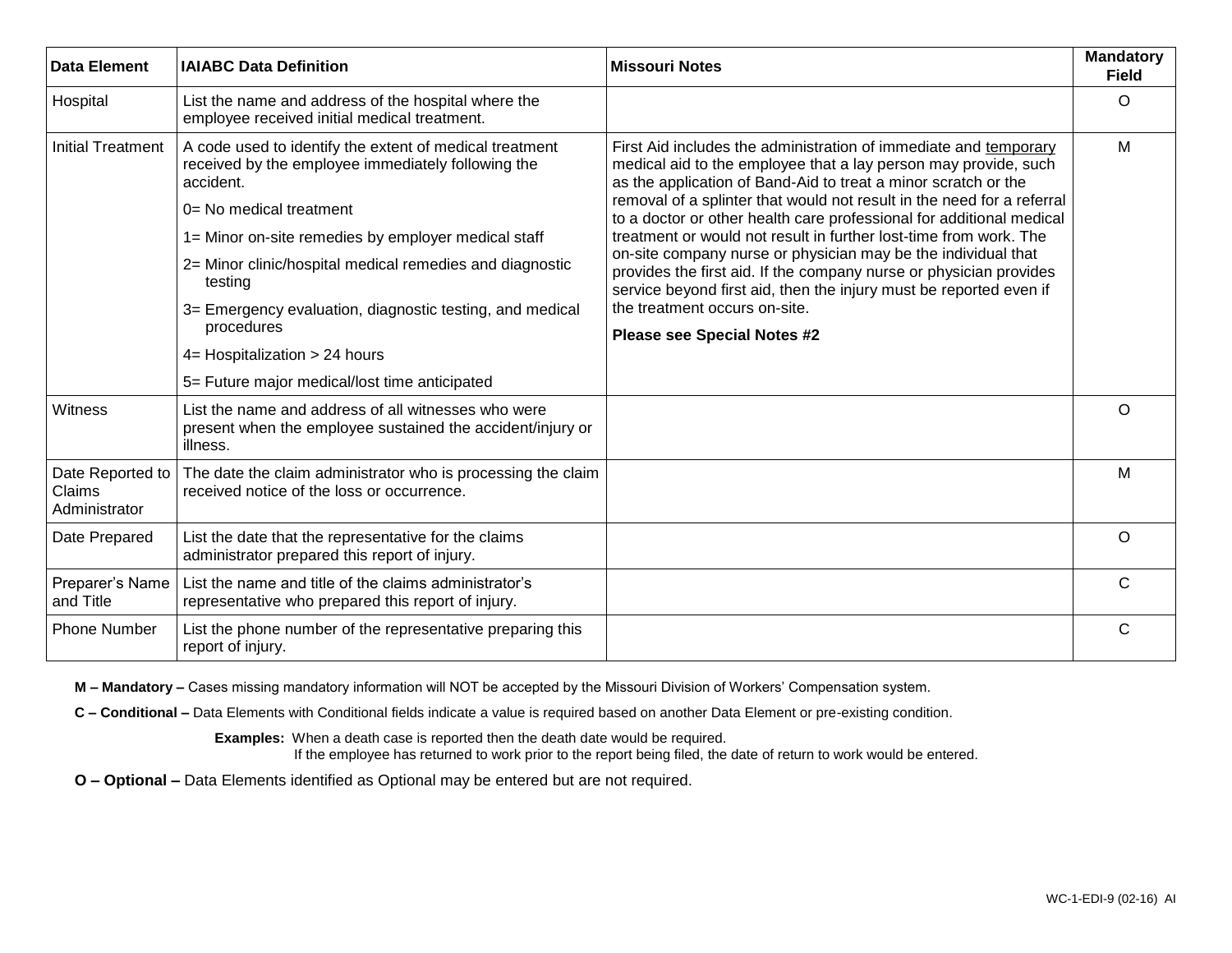## **Special Notes**

### **1) Wage Instructions**

- A) Missouri Notes: Report the wage information as the average weekly wage (AWW) of the employee. These rules apply for calculating the average weekly wage.
	- 1) If the employee's wage is fixed by the year, the AWW is the yearly wage divided by 52;
	- 2) If the employee's wage is fixed by the month, the AWW is the monthly wage multiplied by 12 and divided by 52;
	- 3) If the employee's wage is fixed by the week, that amount is the AWW;
	- 4) If the employee's wages are fixed by the day, hour or output, the numerator is the actual gross wages earned by the employee in the last thirteen calendar weeks immediately preceding the week in which the injury occurred; and the denominator is 13 to calculate the AWW.
		- i) The formula is: Actual gross wages earned in prior 13 weeks/13=AWW. *For example, the employee's hourly wage is \$9.00/hour. The overtime rate is \$13.50/hour. The employee works 40 hours per week at \$9.00 an hour plus occasional overtime. Employee worked overtime of 44 hours in the 13-week period immediately preceding the week of the injury. The employer has employed the employee for 2 years.*

*The gross wages are \$9.00 X 40 hours X 13 weeks = \$4,680. You also need to include the overtime 44 hours. Therefore, \$13.50 X 44 hours = \$594. The total wages are \$4,680 plus \$594 = \$5,274. The AWW is \$5,274/13=\$405.69*.

- ii) If the employee misses nonconsecutive workdays during the 13-week period in multiples of 5 those days shall be subtracted from the denominator. *For example: if the employee misses 5 days, one week is subtracted from 13 and the denominator becomes 12; if the employee misses 10 days, two weeks are subtracted from 13 and the denominator becomes 11; and so on.*
- iii) Partial weeks of time missed by the employee do not count to change the denominator. *For example: if the employee misses 4 days, the denominator is 13; if the employee misses 6 days, one week is subtracted from 13 and the denominator becomes 12; and so on.*
- iv) If the employee works less than 13 weeks but more than 2 weeks, the AWW is the same formula with the numerator as the gross wages calculated for the number of weeks of employment and the denominator is the number of weeks of employment. *For example, the employee worked for the employer 8 weeks prior to the week of the injury. The employee was paid \$9.00 per hour and worked 40 hours per week. The employee worked 13 hours of overtime. The overtime rate is \$13.50. The gross wages are \$9.00 X 40 hours X 8 weeks plus \$13.50 X 13 hours = \$3,055.50. The AWW is \$3,055.50/8=\$381.94.*
- 5) If the employee works less than two weeks the AWW shall be equivalent to the AWW for the same or similar employment. However, if the employer has agreed to a certain hourly wage, then the hourly wage agreed upon multiplied by the number of weekly hours scheduled shall be the employee's AWW.
- B) **When the Date Returned to Work is more than three days from the Date Disability Began, the workers' compensation case will be considered an indemnity case. You will receive a request for the cost of medical treatment, the date returned to work, and the total amount of temporary total disability benefits paid to the employee.**
- C) When Initial Treatment Code is reported as equal to 00, 01 or 02, the case will be considered as a medical only case. If the time period between the Date Disability Began and the Date Returned to Work is three days or less, the case will be classified as a medical only case. You will receive a request for the cost of medical treatment and the date returned to work, if not supplied. After all required information has been filed and there is no further activity on a case for six months, the case may be administratively closed. When the Initial Treatment Code is reported as equal to 03, 04 or 05, the case will be considered as an indemnity case. You will receive a request for the cost of medical treatment, the date returned to work, and the total amount of temporary total disability benefits paid to the employee.